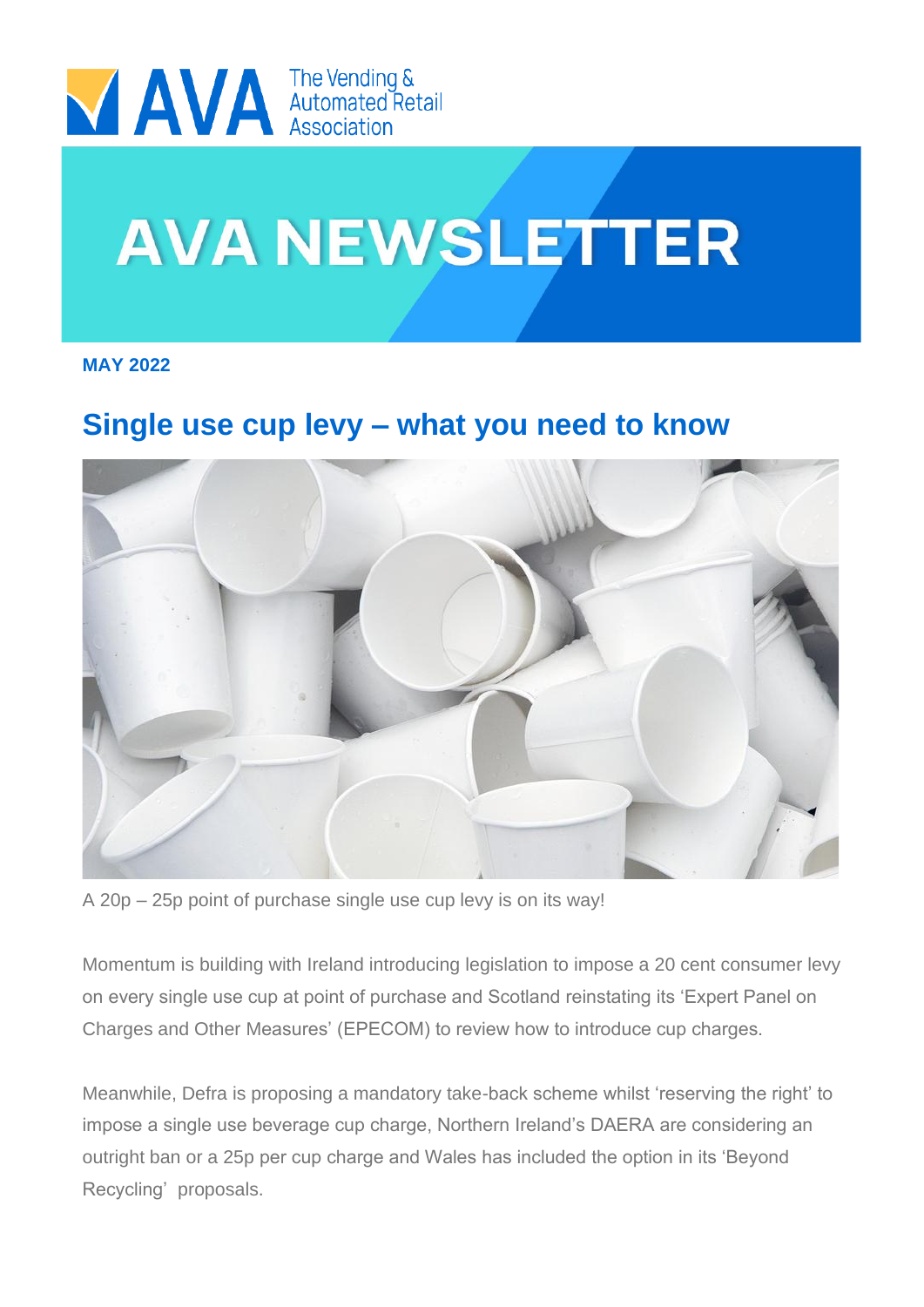The AVA will be fighting your corner – but, as Members, you can take action too. Come along to AVA Live: On The Road to find out more.

#### **Dates for your Diary**

#### **15th June 2022: AVA Live: On the Road @ EVOCA & AVA AGM**

Free to all members, AVA Live: *On the Road* will be the first chance to hear about our new 2021 AVA Census, find out the latest on proposed legislation and look at how we can address the unprecedented challenges currently facing the industry.

The AVA AGM will also provide the opportunity to hear more about the annual accounts, the state of the vending industry and an update on new AVA Board voting.

*To find out more, visit our [events calendar](https://the-ava.us3.list-manage.com/track/click?u=c60fb51fa4c5ec70894f06ca9&id=c7552add44&e=c2705fb7bc)*

## *Hot Topic:* **Level 3 Apprenticeship - Drinks Dispense & Vending Technician Course**





The Drinks Dispense Technician apprenticeship course – run by the City of Wolverhampton College – is the first Vending & Dispense focussed course in the UK – and helps individuals develop the skills they need to take on this role and train our next generation for a future career in the sector.